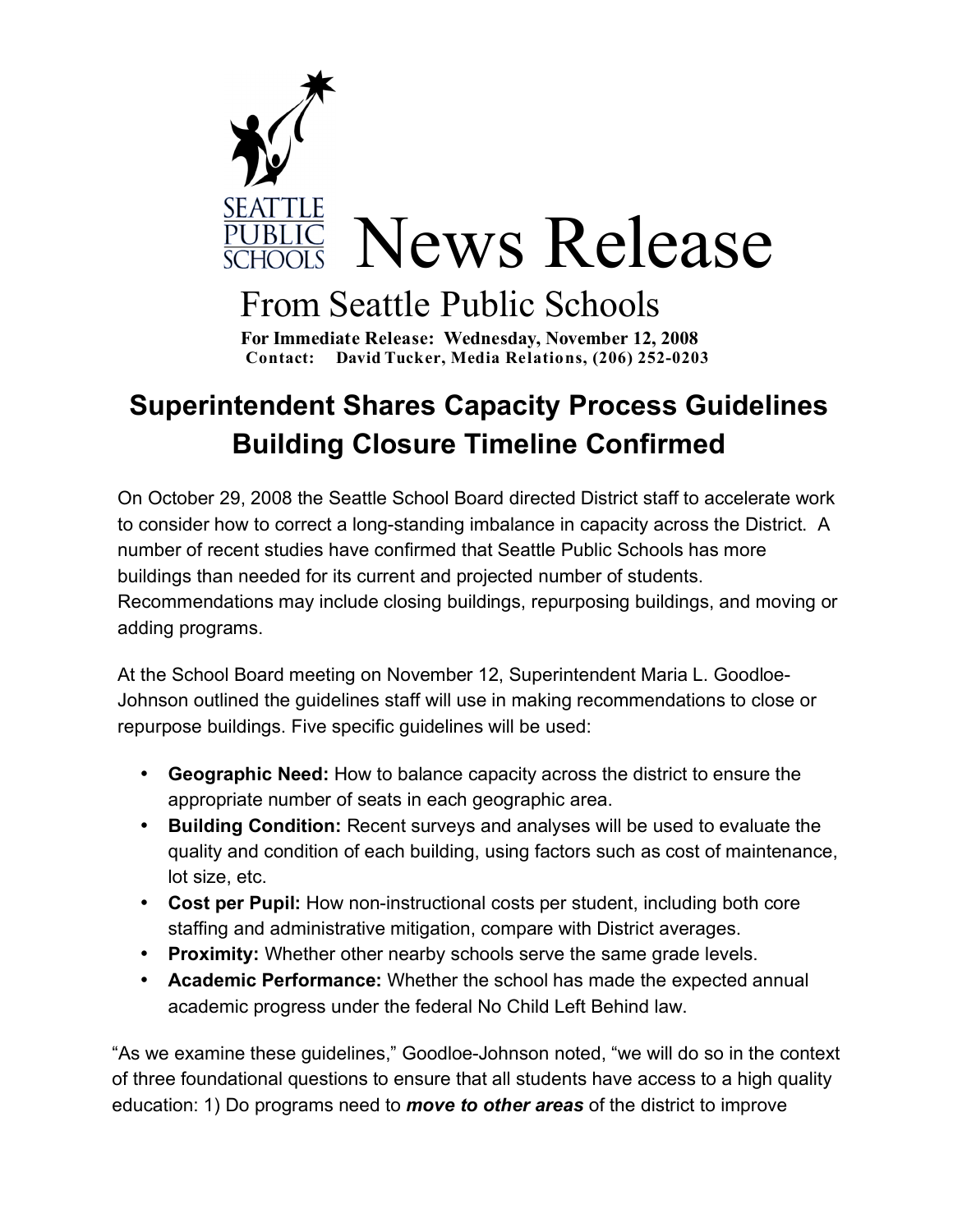access to these programs? 2) Do programs *need to be added in areas* of the district to improve access to these programs? and 3) How do closures or program moves relate to our students' *academic needs* and strengthen our *fiscal health*? Answers to these questions inform both immediate capacity changes as well as the longer-term changes to the District's Student Assignment Plan. "

Tonight's Board approval of amendments and updates to **Board Policy H01.00** means that the proposed timeline for consideration of building closure is confirmed. The policy sets out the steps required for the process of closing buildings for instructional purposes. The amendments add additional notification methods for public hearings on building closure, but delete a notice requirement that is dependent on the publishing schedules of community-based newspapers. This change retains the minimum 14-day notice requirement for public hearings on building closure, and updates a ten-year-old notice policy to reflect the multiple ways in which community members receive information today. All other notice requirements for the closure process will remain the same.

The timeline for considering building closures across the district is provided in detail below. Preliminary recommendations will be announced on November 25, 2008 and a final vote by the School Board is expected on January 29, 2009. In addition to the legal requirements for public hearings at buildings proposed for closure, the Superintendent has directed that additional community workshops be held.

"We must ensure that families, staff and community members have the opportunity to understand and comment on these difficult – but necessary – decisions," she said. "And we must ensure that all of our decisions are focused on meeting our students' academic needs."

Key dates in the capacity management timeline include:

- November 25: Preliminary recommendation
- December 3: School Board meeting discussion of recommendation
- December 15, 16, 18: Public hearings at buildings proposed for closure
- December 17: School Board meeting
- January 6: Final recommendation
- January 7: Recommended motion introduced at School Board meeting
- January 21: School Board meeting
- January 22: Final public hearing
- January 29: Board vote on recommendation